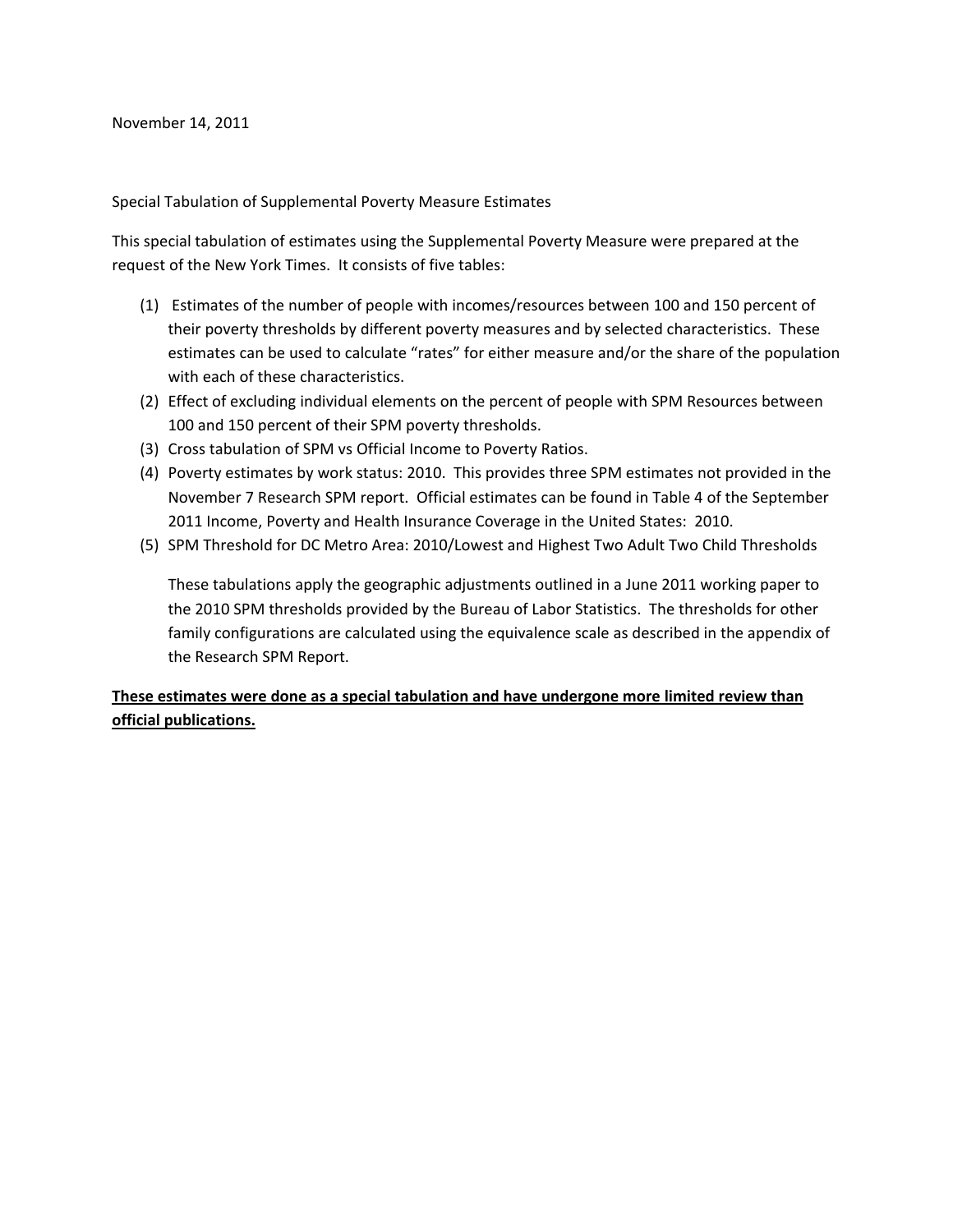## **Number of People with Incomes/Resources between 100 and 150% of their Poverty Threshold by Different Poverty Measures: 2010**

*Numbers in thousands*

|                                   | <b>Total</b> | Official*     | <b>SPM</b>    |  |
|-----------------------------------|--------------|---------------|---------------|--|
|                                   | Population   | <b>Number</b> | <b>Number</b> |  |
| All people                        | 306,110      | 29,111        | 51,365        |  |
| Age                               |              |               |               |  |
| Under 18                          | 74,916       | 8,452         | 15,813        |  |
| 18 to 64                          | 192,015      | 15,707        | 28,411        |  |
| 65 years and older                | 39,179       | 4,952         | 7,141         |  |
| <b>Type of Unit</b>               |              |               |               |  |
| In married couple unit            | 185,723      | 12,873        | 25,678        |  |
| In female householder unit        | 61,966       | 9,345         | 15,196        |  |
| In male householder unit          | 32,224       | 3,514         | 5,508         |  |
| In new SPM unit                   | 26,197       | 3,378         | 4,982         |  |
| <b>Race and Hispanic Origin</b>   |              |               |               |  |
| White                             | 243,323      | 21,797        | 37,564        |  |
| White, not Hispanic               | 197,423      | 14,804        | 25,144        |  |
| <b>Black</b>                      | 39,031       | 5,039         | 9,228         |  |
| Asian                             | 14,332       | 1,091         | 2,548         |  |
| Hispanic (any race)               | 49,972       | 7,572         | 13,463        |  |
| <b>Tenure</b>                     |              |               |               |  |
| Owner                             | 207,290      | 13,910        | 25,063        |  |
| Owner/mortage                     | 138,324      | 7,125         | 16,210        |  |
| Owner/no mortgage/rent free       | 72,180       | 7,275         | 9,457         |  |
| Renter                            | 95,606       | 14,712        | 25,697        |  |
| <b>Residence</b>                  |              |               |               |  |
| <b>Inside MSAs</b>                | 258,350      | 23,509        | 43,767        |  |
| Inside principal cities           | 98,774       | 10,635        | 19,401        |  |
| Outside principal cities          | 159,576      | 12,874        | 24,366        |  |
| <b>Outside MSA</b>                | 47,760       | 5,602         | 7,598         |  |
| <b>Health Insurance Coverage</b>  |              |               |               |  |
| With private insurance            | 195,847      | 10,239        | 21,765        |  |
| With public, no private insurance | 60,332       | 10,890        | 17,237        |  |
| Not insured                       | 49,904       | 7,982         | 12,363        |  |
| <b>Work Status</b>                |              |               |               |  |
| Total Over Age 16                 | 239,917      | 21,559        | 37,141        |  |
| <b>Full Time Year Round</b>       | 99,250       | 4,641         | 10,277        |  |
| Less than full time year round    | 53,891       | 5,450         | 9,168         |  |
| Did not work                      | 86,776       | 11,468        | 17,696        |  |

\* Differs from the published official poverty estimates because unrelated individuals under 15 years of age are included in the universe.

Source: Special tabulation from the 2011 Current Population Survey Annual Social and Economic Supplement. For information on confidentiality protection, sampling error, nonsampling error, and definitions see www.census.gov/hhes/www/p60\_239sa.pdf

Notes: These estimates were done as a special tabulation and have undergone more limited review than official publications.

Details may not sum to totals because of rounding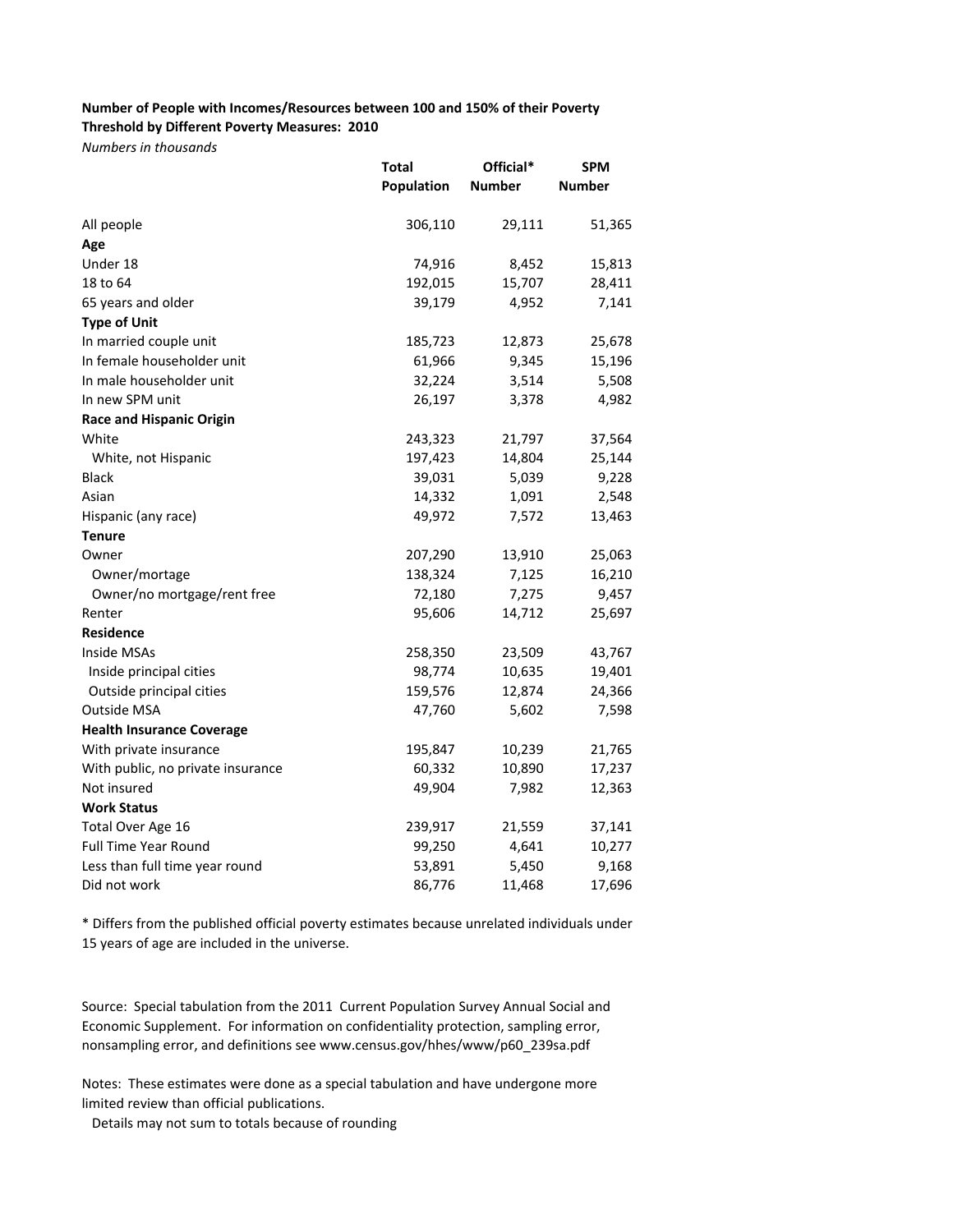**Effect of Excluding Individual Elements on the Percent of People With SPM Resources between 100 and 150 percent of Their SPM Poverty Threshold: 2010**

|                                   | All Persons |
|-----------------------------------|-------------|
| Research SPM 2010                 | 16.8        |
| <b>EITC</b>                       | 16.0        |
| <b>SNAP</b>                       | 15.9        |
| <b>Housing Subsidy</b>            | 16.0        |
| School lunch                      | 16.7        |
| <b>WIC</b>                        | 16.8        |
| <b>LIHEAP</b>                     | 16.7        |
| Child support paid                | 16.7        |
| Federal income tax before credits | 15.8        |
| <b>FICA</b>                       | 15.0        |
| Work expense                      | 15.5        |
| MOOP                              | 14.9        |

Source: Special tabulation from the 2011 Current Population Survey Annual Social and Economic Supplement. For information on confidentiality protection, sampling error, nonsampling error, and definitions see www.census.gov/hhes/www/p60\_239sa.pdf

Notes: These estimates were done as a special tabulation and have undergone more limited review than official publications.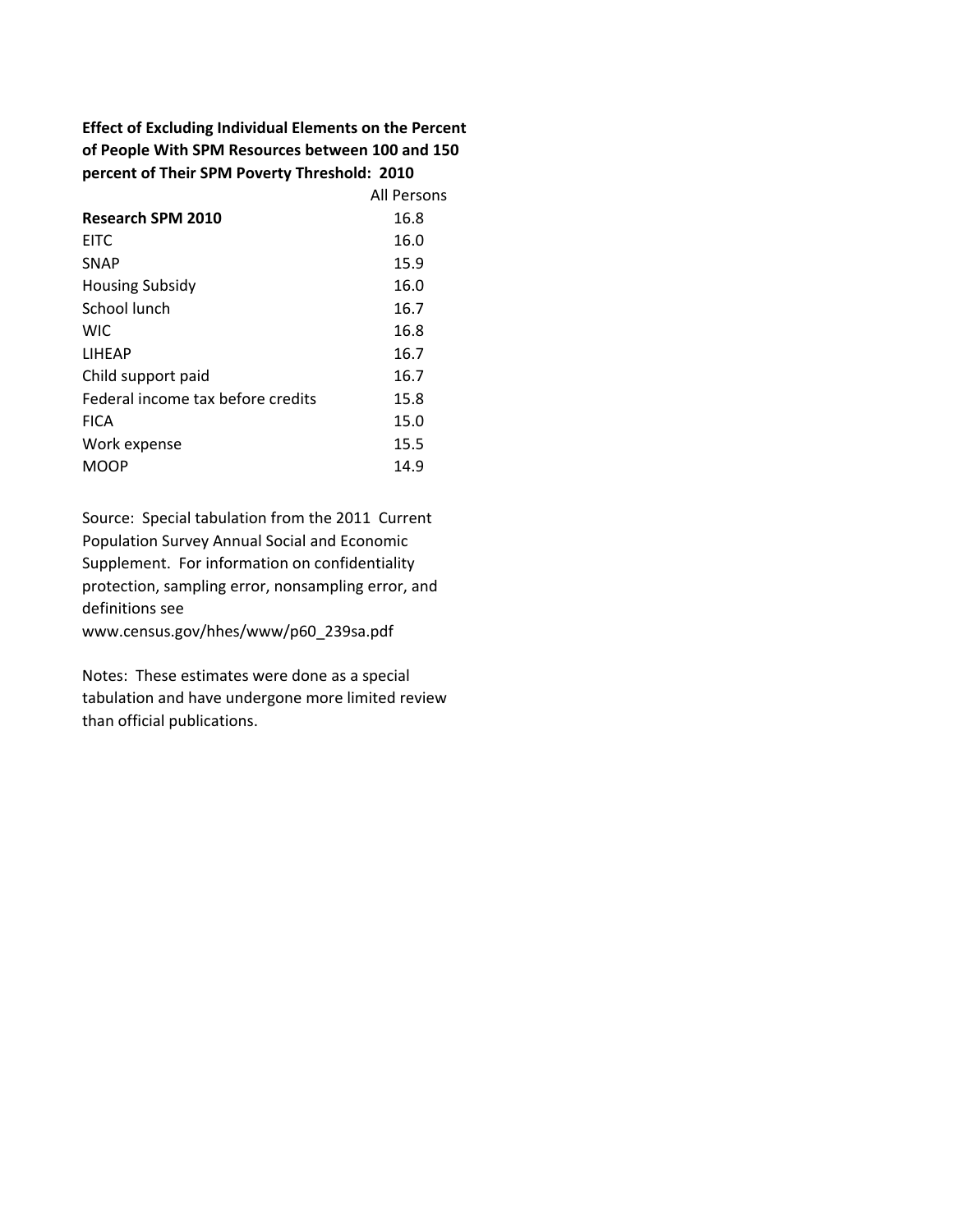## Cross tabulation of SPM vs Official Income to Poverty Ratios

|                           | <b>Supplemental Poverty Measure</b> |           |             |              |              |
|---------------------------|-------------------------------------|-----------|-------------|--------------|--------------|
|                           |                                     |           | Between 100 | Equal to or  |              |
|                           |                                     | Less than | and 150     | greater than |              |
|                           |                                     | 100%      | percent     | 150 percent  | <b>Total</b> |
| Official Poverty Measure* |                                     |           |             |              |              |
|                           | Less than 100%                      | 34,319    | 9,739       | 2,544        | 46,602       |
|                           | Between 100                         |           |             |              |              |
|                           | and 150                             |           |             |              |              |
|                           | percent                             | 9,352     | 15,101      | 4,658        | 29,111       |
|                           | Equal to or                         |           |             |              |              |
|                           | greater than                        |           |             |              |              |
|                           | 150 percent                         | 5,423     | 26,525      | 198,449      | 230,397      |
|                           |                                     |           |             |              |              |
|                           | <b>Total</b>                        | 49,094    | 51,365      | 205,651      | 306,109      |

Numbers in thousands

\* Differs from the published official poverty estimates because unrelated individuals under 15 years of age are included in the universe.

Source: Special tabulation from the 2011 Current Population Survey Annual Social and Economic Supplement. For information on confidentiality protection, sampling error, nonsampling error, and definitions see www.census.gov/hhes/www/p60\_239sa.pdf Notes: These estimates were done as a special tabulation and have undergone more limited review than official publications.